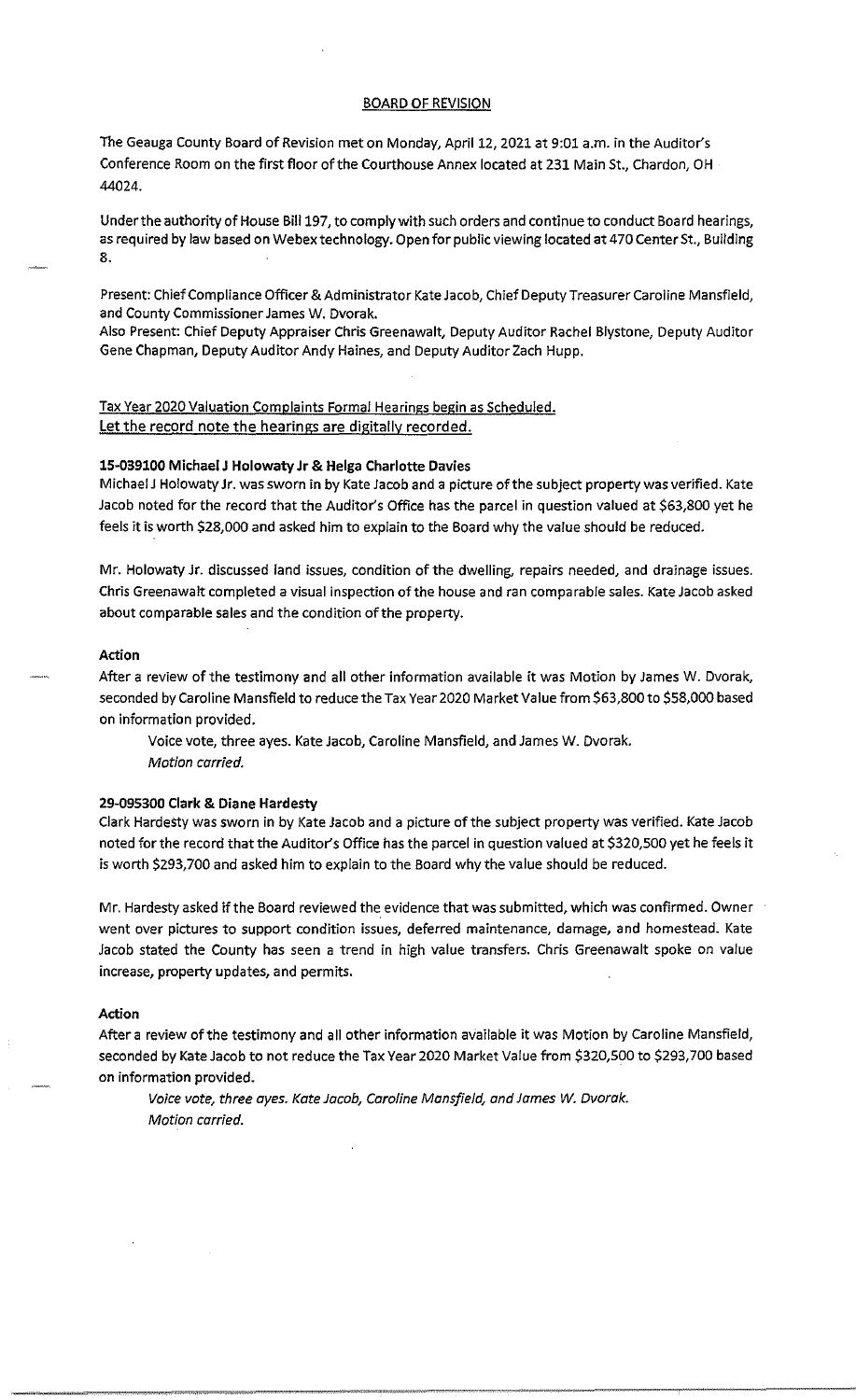## Chris Greenawalt Representing

Tax Year 2020 Valuation Complaints in Lieu of Formal Hearings. Let the record reflect the following are based on the recommendation of Chief Deputy Appraiser Chris Greenawalt.

#### **02-221800 Donna J Accettola**

Motion by Caroline Mansfield, seconded by Kate Jacob to reduce the Tax Year 2020 Market Value from \$148,000 to \$138,000 based on information.

Voice vote, three ayes. Kate Jacob, Caroline Mansfield, and James W. Dvorak. Motion carried.

#### **02-358150 Antionette S Svette**

Motion by Kate Jacob, seconded by Caroline Mansfield to reduce the Tax Year 2020 Market Value from \$284,000 to \$265,000 based on dwelling condition and inspection.

Voice vote, three ayes. Kate Jacob, Caroline Mansfield, and James W. Dvorak. Motion carried.

## **02-308500 Brenda A Beljon**

Motion by Caroline Mansfield, seconded by James W. Dvorak to reduce the Tax Year 2020 Market Value from \$128,400 to \$115,000 based on corrected data and unit dated.

Voice vote, three ayes. Kate Jacob, Caroline Mansfield, and James W. Dvorak. Motion carried.

#### 02-335650 Dominik M Stupica

Motion by Kate Jacob, seconded by James W. Dvorak to reduce the Tax Year 2020 Market Value from \$322,600 to \$308,000 based on horse farm next door.

Voice vote, three ayes. Kate Jacob, Caroline Mansfield, and James W. Dvorak. Motion carried.

#### **02-405550 Janet Willis**

Motion by Caroline Mansfield, seconded by Kate Jacob to reduce the Tax Year 2020 Market Value from \$277,800 to \$263,900 based on updates needed.

Voice vote, three ayes. Kate Jacob, Caroline Mansfield, and James W. Dvorak. Motion carried.

## **02-420135 Zoltan & Haley Mesko**

Motion by Kate Jacob, seconded by Caroline Mansfield to reduce the Tax Year 2020 Market Value from \$904,800 to \$880,000 based on sale price.

Voice vote, three ayes. Kate Jacob, Caroline Mansfield, and James *w.* Dvorak. Motion carried.

# **02-088800 Jeffrey J Demirjian**

Motion by Caroline Mansfield, seconded by Kate Jacob to reduce the Tax Year 2020 Market Value from \$146,700 to \$136,000 based on appraisal submitted.

Voice vote, three ayes. Kate Jacob, Caroline Mansfield, and James *W.* Dvorak. Motion carried.

# **03-000450 Lizbeth L Kauffman**

Motion by Kate Jacob, seconded by Caroline Mansfield to reduce the Tax Year 2020 Market Value from \$237,700 to \$192,000 based on field review.

Voice vote, three ayes. Kate Jacob, Caroline Mansfield, and James W. Dvorak. Motion carried.

## **04-126900 Crist J Jr & Mary Byler**

Motion by Caroline Mansfield, seconded by Kate Jacob to reduce the Tax Year 2020 Market Value from \$228,200 to \$210,000 based on the second floor not 100% finished.

Voice vote, three ayes. Kate Jacob, Caroline Mansfield, and James W. Dvorak. Motion carried.

## **04-126200 James M Scott**

Motion by Kate Jacob, seconded by Caroline Mansfield to reduce the Tax Year 2020 Market Value from \$103,200 to \$91,400 based on field review.

Voice vote, three ayes. Kate Jacob, Caroline Mansfield, and James w. Dvorak. Motion carried.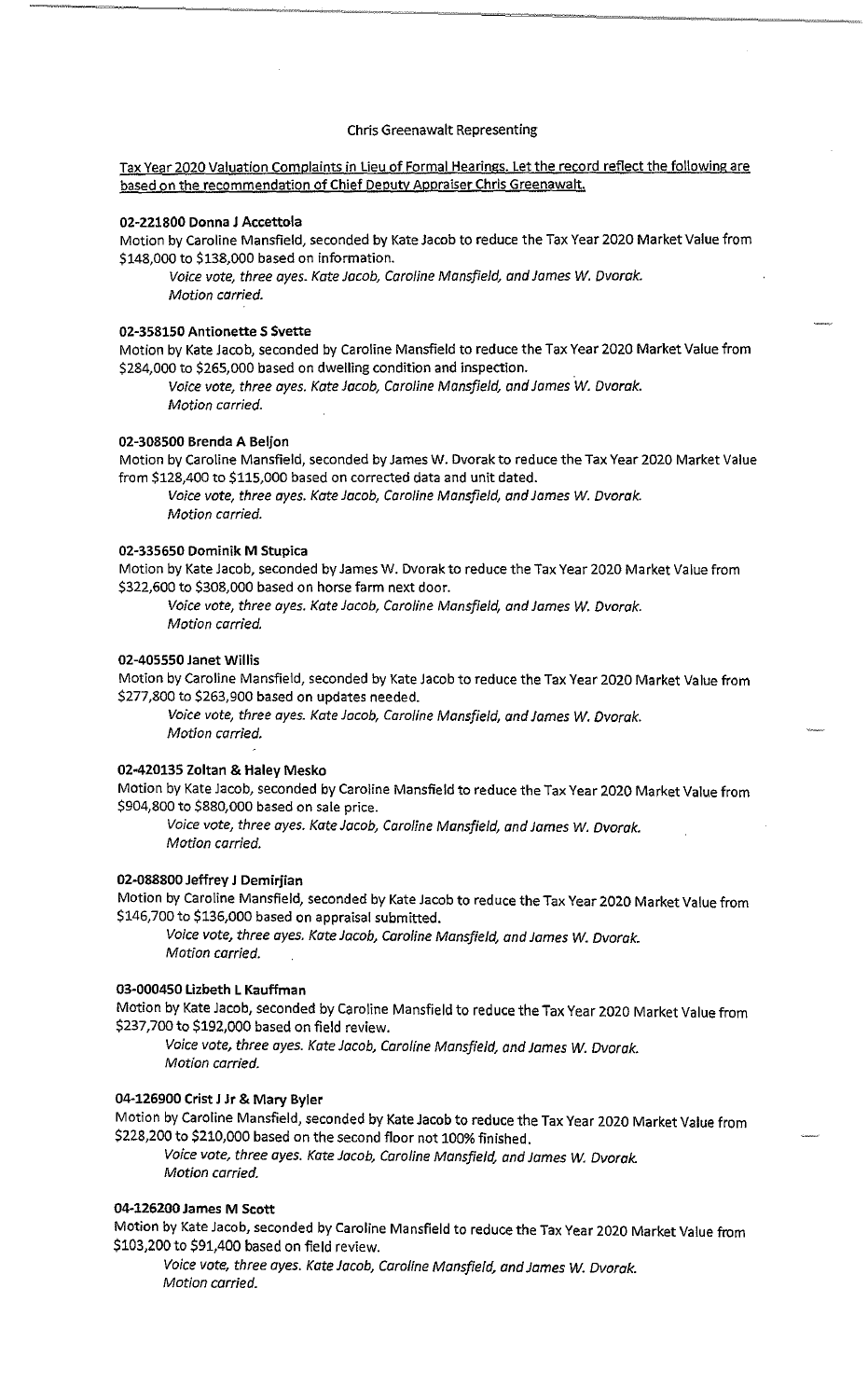## **11-389097 Chase M Calabrese**

Motion by Caroline Mansfield, seconded by Kate Jacob to reduce the Tax Year 2020 Market Value from \$403,000 to \$365,000 based on sale price.

Voice vote, three ayes. Kate Jacob, Caroline Mansfield, and James *W.* Dvorak. Motion carried.

### **11-074400 John** Ill & **Jolene K Makuch**

Motion by Kate Jacob, seconded by Caroline Mansfield to reduce the Tax Year 2020 Market Value from \$351,300 to \$315,000 based on sale price.

Voice vote, three ayes. Kate Jacob, Caroline Mansfield, and James W. Dvorak. Motion carried.

### **15-053000 John D & Leslie M Liplin**

Motion by Caroline Mansfield, seconded by Kate Jacob to reduce the Tax Year 2020 Market Value from \$202,800 to \$193,900 based on field review and mediation.

Voice vote, three ayes. Kate Jacob, Caroline Mansfield, and James *W.* Dvorak. Motion carried.

#### **15-066200 Helga C Davies**

Motion by Kate Jacob, seconded by Caroline Mansfield to reduce the Tax Year 2020 Market Value from \$110,400 to \$100,000 based on sale price.

Voice vote, three ayes. Kate Jacob, Caroline Mansfield, and James W. Dvorak. Motion carried.

## **15-049930 ARC RESOURCES LLC**

Motion by Caroline Mansfield, seconded by Kate Jacobs to reduce the Tax Year 2020 Market Value from \$132,000 to \$118,000 based on sale price.

Voice vote, three ayes. Kate Jacob, Caroline Mansfield, and James W. Dvorak. Motion carried.

## **21-122780 Ronald Edward & Esther Helen Omaits Co Trustees**

Motion by Kate Jacob, seconded by Caroline Mansfield to reduce the Tax Year 2020 Market Value from \$277,800 to \$265,000 based on dated dwelling and photos.

Voice vote, three ayes. Kate Jacob, Caroline Mansfield, and James W. Dvorak. Motion carried.

## **22-022850 Michael J Glodowski &'suzanne Rockwell**

Motion by James W. Dvorak, seconded by Caroline Mansfield to accept the withdraw for Tax Year 2020 per the owner's request.

Voice vote, three ayes. Kate Jacob, Caroline Mansfield, and James W. Dvorak. Motion carried.

## **26-061900 SLOW RISE LLC**

Motion by Kate Jacob, seconded by Caroline Mansfield to reduce the Tax Year 2020 Market Value from \$93,100 to \$65,000 based on sale price.

Voice vote, three ayes. Kate Jacob, Caroline Mansfield, and James W. Dvorak. Motion carried.

#### **29-107838 Jackson J & Lorna J Nafziger**

Motion by Caroline Mansfield, seconded by Kate Jacob to reduce the Tax Year 2020 Market Value from \$573,700 to \$535,000 based on a submitted appraisal.

Voice vote, three ayes. Kate Jacob, Caroline Mansfield, and James W. Dvorak. Motion carried.

#### **30-095872 Thomas J & Sara R Zimmerman**

Motion by Kate Jacob, seconded by Caroline Mansfield to reduce the Tax Year 2020 Market Value from \$28,400 to \$14,500 based on purchase price of adjacent property.

Voice vote, three ayes. Kate Jacob, Caroline Mansfield, and James *W.* Dvorak. Motion carried.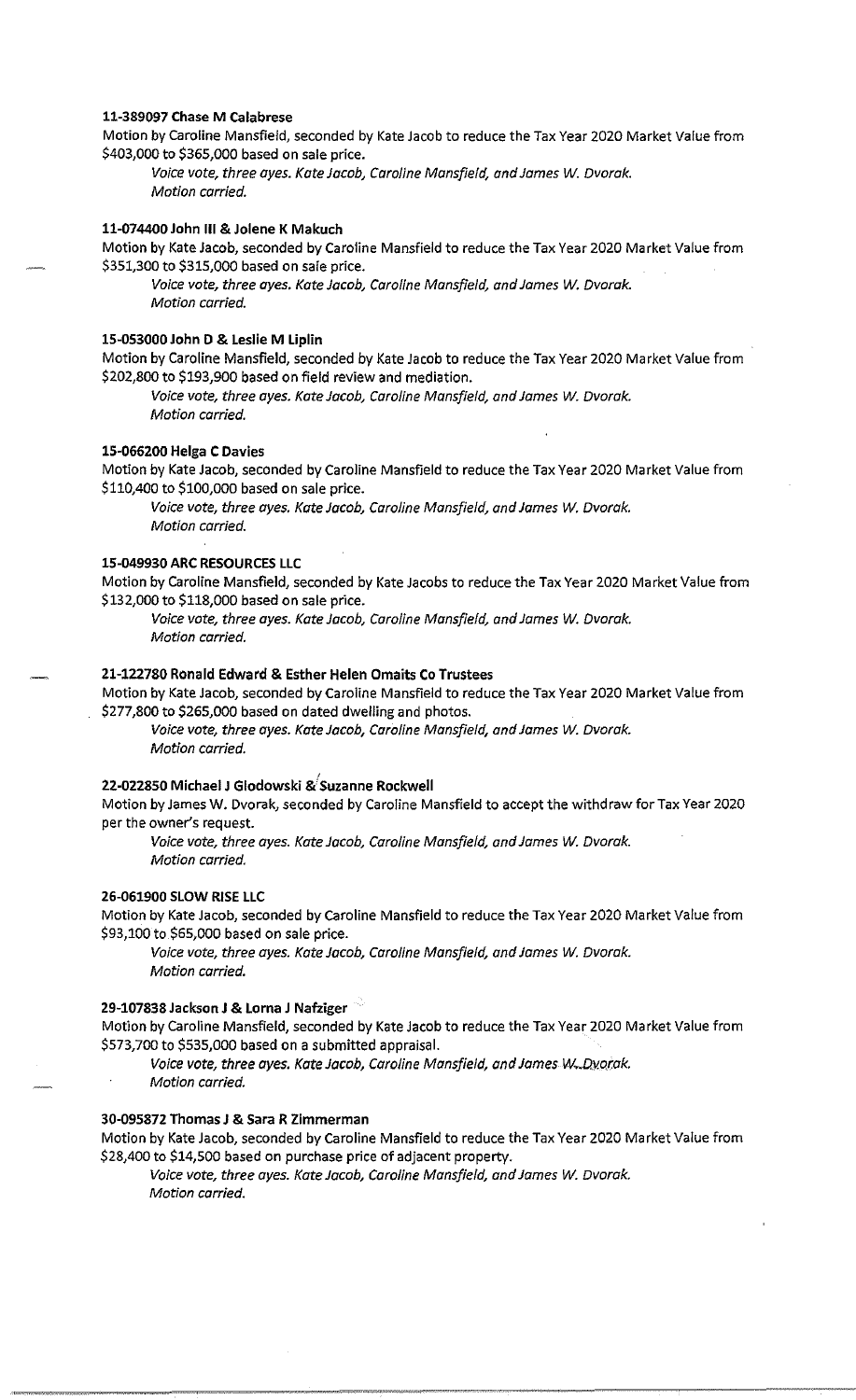## 32-033400 South Mallard Glen LLC

Motion by Caroline Mansfield, seconded by Kate Jacob to reduce the Tax Year 2020 Market Value from \$151,500 to \$132,500 based on field review.

Voice vote, three ayes. Kate Jacob, Caroline Mansfield, and James W. Dvorak. Motion carried.

## NEVER FILED COMPLAINTS

#### 20-026490 Joseph Conroy

#### 21-124300 Peter M Padegimas

Kate Jacob noted for the record that the above parcels were never originally filed, so therefore a withdraw and voting from the Board is not necessary and to note that a letter was signed by each party requesting to dismiss the complaints.

Jared Spring Representing for the CAUV Program

## 02-272820 Willie Gamble Jr.

Motion by Kate Jacob, seconded by Caroline Mansfield to reinstate the CAUV Program due to not receiving the application in the mail. This was recommended by Jared Spring.

Voice vote, three ayes. Kate Jacob, Caroline Mansfield, and James W. Dvorak. Motion carried.

### General Business

#### Approval of Minutes

Motion by Kate Jacob, seconded by Caroline Mansfield to approve the minutes from February 1, 2021, March 1, 2021, and March 15, 2021.

Voice vote, three ayes. Kate Jacob, Caroline Mansfield, and James W. Dvorak. Motion carried.

## Remissions/Refunds of Late Payment Penalties per ORC 5711.33 and 5711.39

Motion by James W. Dvorak, seconded by Kate Jacob to remit and/or refund the following late payment penalties for Tax Year 2020 \$6,083.03 due to reasonable cause and not willful neglect and based upon the recommendation of the County Treasurer Christopher P. Hitchcock: See Attached List

Voice vote, three ayes. Kate Jacob, Caroline Mansfield, and James W. Dvorak. Motion carried.

Being no further business to conduct it was moved by Caroline Mansfield to adjourn the April 12, 2021 BOR meeting at 10:28 a.m.

Respectfully submitted, Charles E. Walder, Auditor

Secretary/Board of Revision·